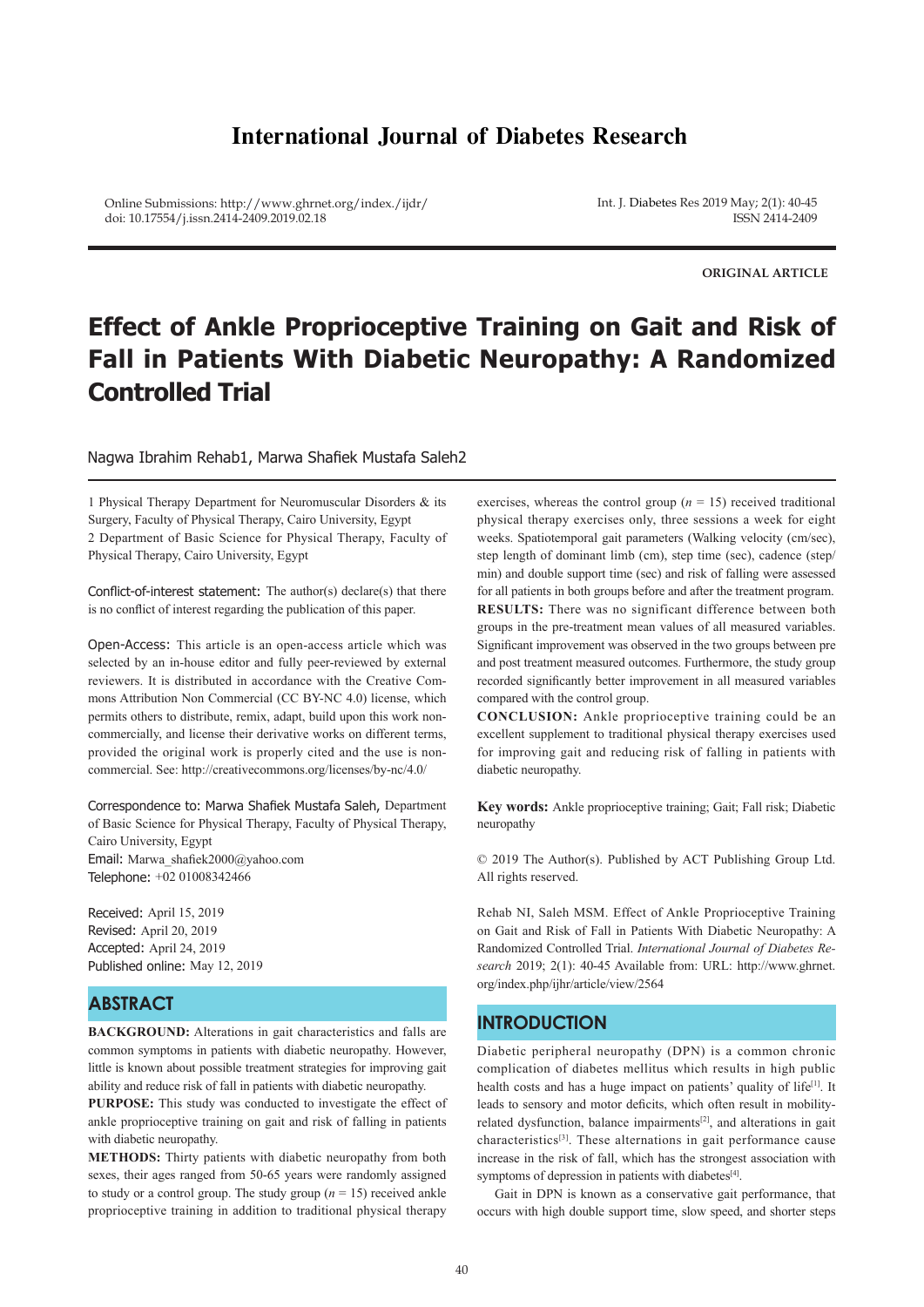as an attempt to keep stability in walking<sup>[5,6]</sup>. It has been reported by Goldberg *et al*[7] that, 39 % of patients with DPN take more than 10 sec during unilateral leg stance. Also, Allet *et al*[8] showed that, diabetic patients with polyneuropathy have more gait alterations than diabetic patients without polyneuropathy. These alternation in gait characteristics is closely related to impairment in ankle proprioception<sup>[9]</sup>.

 Many authors have found that individuals with diabetes and peripheral neuropathy demonstrate impaired ankle joint movement perception<sup>[10-12]</sup>. In the study conducted by Hsu *et al*<sup>[12]</sup> to compare the joint position sense of the lower limb in patients with diabetic neuropathy and normal controls, they found that distal joint involvement precedes that of proximal joints. Also, Guney *et al*[13] found decrease in ankle joint position sense in diabetic patients, which was measured as the ability to reproduce target ankle dorsiflexion and plantarflexion actively. Owing to impaired proprioception, theses individuals are at higher risk for fall-related injuries, which leads to high financial costs<sup>[13,14]</sup>.

 Proprioception was defined as "the perception of joint and body movement as well as position of the body, or body segments, in space<sup>"[15]</sup>. In a study conducted by Park *et al*<sup>[16]</sup> to investigate the effectiveness of an ankle propriocetive control program on gait of patients with chronic stroke, the study results provide evidence in support the effectiveness of ankle propriocetive control program in improving gait ability of patients with chronic stoke. Also, Isakov and Mizrahi<sup>[9]</sup>, stated that, clinical training of proprioceptive sense is an important factor in treatment of patients with neurologic problems in order to increase gaiting ability.

 Despite the strong relationship between ankle proprioception and gait ability which has been reported in the previous research studies, up till now, there is no study to assess to what extent ankle proprioceptive training can improve gait ability and decrease risk of falling in patient with diabetic neuropathy. So, the current study is the first randomized controlled study to investigate the effect of ankle proprioceptive training on gait and risk of falling in patients with diabetic neuropathy.

### **PATIENTS AND METHODS**

#### **Patients' selection**

In this randomized controlled study, thirty patients diagnosed as type II diabetes were selected from the Out Patient Clinics of Neurology and Internal Medicine in Kasr Al- Aini Hospitals and Out Patient Clinic of Department of Neurology, Faculty of Physical Therapy, Cairo University in the period from March 2018 to January 2019.

 Patients were eligible to participate in the study if they had peripheral neuropathy which has been previously diagnosed by a physician and confirmed by electrodiagnostic tests, age ranged from 50 and 65 years<sup>[17]</sup>, body mass index did not exceed 30 Kg/m<sup>2</sup>, type II diabetes mellitus diagnosed for at least 7 years[1], able to walk without assistance or assistive device, able to stand on both feet and on one leg, and had controlled blood glucose level by the screening by Glycated Haemoglobin test (9 % > HbA1c > 6.5 %)<sup>[18]</sup>. While, patients were excluded from the study if they had cognitive deficits, severe retinopathy, scares under their feet, hypo or hypertension, any medical conditions that would confound assessment of neuropathy such as malignancy, active/untreated thyroid disease, other neurological or orthopaedic impairments (such as stroke, poliomyelitis, rheumatoid arthritis, or severe osteoarthritis), and severe nephropathy that causes edema or needs haemodialysis. A diagram of patients' retention and randomization throughout the study is shown in Figure 1. The figure shows that 43 patients were initially screened, after the screening

process 30 patients were eligible to participate in the study.

 Patients were randomly allocated into an intervention group or a control group using sealed envelope with 15 patients in each group. Study group take ankle proprioceptive training plus traditional physical therapy exercises while control group take traditional physical therapy exercises only. During study period, both groups continued to receive the usual recommended medical care.

#### **Examination**

All of the following assessments were done to all patients in both groups before and after 8 weeks of treatment program.

 **Measurement of spatiotemporal gait parameters:** Spatiotemporal gait parameters including: (Walking velocity (cm/sec), step length of dominant limb (cm), step time (sec), cadence (step/min) and double support time (sec)) were measured using the Biodex Gait Trainer (Model 950-380, software version 2.6x, New York). The Biodex Gait Trainer is a special treadmill with an instrumented desk that designed to evalute and train walking ability in patients with gait impairment<sup>[19]</sup>. For evaluations of gait parameters, each patient was first allowed to be familiar with gait trainer set up before starting recording the selected gait parameters. This was achieved through instructing the patient to walk over the gait trainer and to follow the tread belt movement for three to five minutes. This might be repeated two or three times till the patient became adapted and familiar with the apparatus. To start the evaluation process, the tread belt was ramped up slowly to 0.3 meter∕hour. The speed setting was then increased gradually to a comfortable pace for each patient. Once the patient became comfortable, the data recording was started. Each patient was allowed to walk continuously for three minutes, then the evaluation session ended and the gait trainer slowed down gradually until it stopped and the results were displayed. These procedures were repeated three successive times with three minutes rest period in between trials. For each patient, gait parameters were averaged over the trials for further data analysis.

 **Assessment of risk of falling:** Risk of falling was assessed with Fall Efficiency Scale- International (FES-I). This is a self-reported 16-item scale of perceived confidence to complete physical daily activities. It is administered to reflect the level of concern about falling in activities inside and outside the home. Each item is scored on a four-point scale  $(1 = not at all concerned, 2 = somewhat)$ concerned,  $3 = \text{fairly concerned}$  and  $4 = \text{very concerned}$ . Possible total score is 64 in the worst case and 16 in the best condition to do



**Figure 1** Flow diagram for randomized patient's assignment.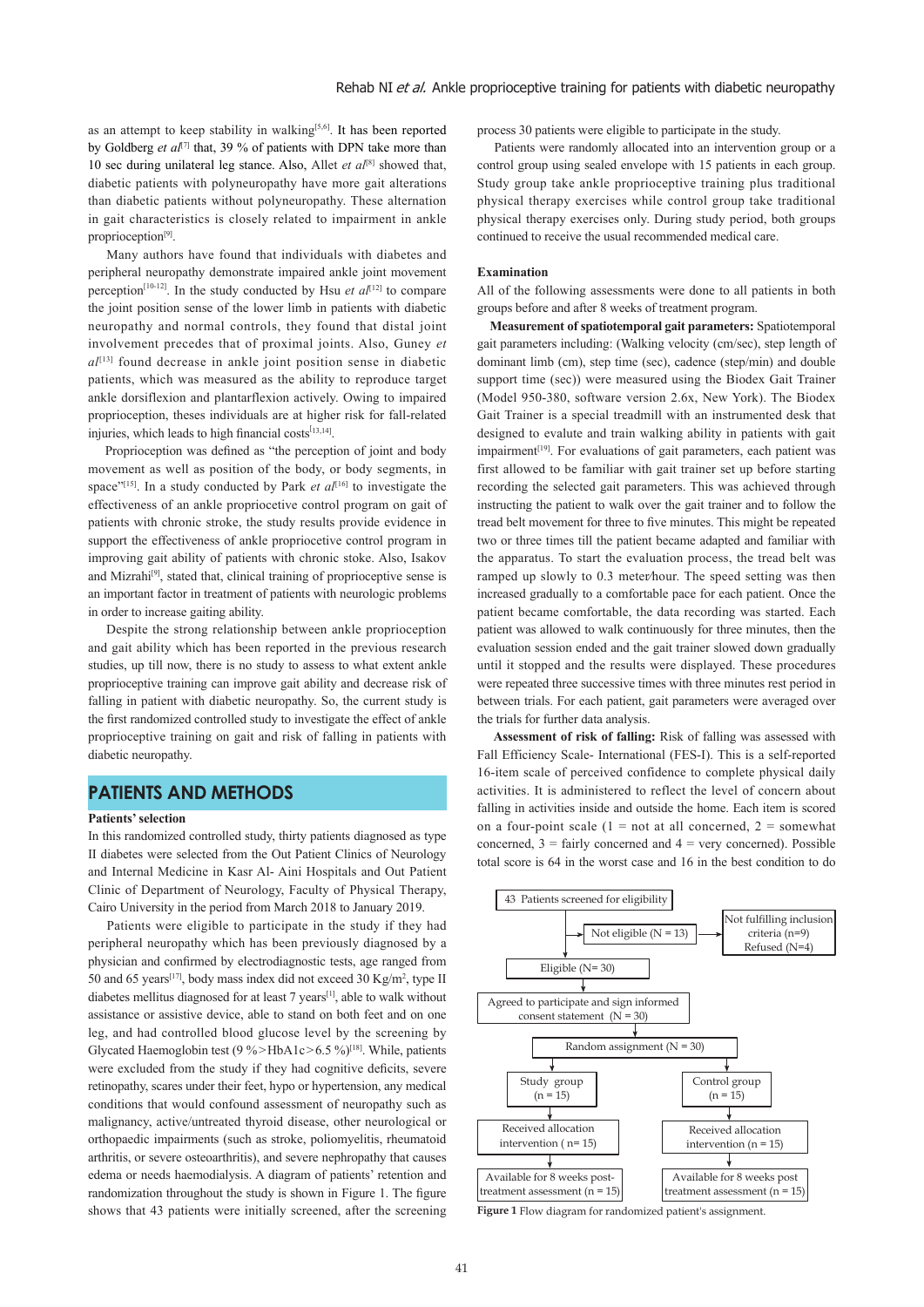all tasks without any concern of falling<sup>[20]</sup>. Some studies have been supported validity of the FES-I questionnaire<sup>[21]</sup>.

 **Intervention:** The same physiotherapist was responsible for all training sessions. In order to avoid bias, another physiotherapist performed all measurements. Patients in both groups received the same traditional physical therapy exercises for 8 weeks, three times a week, 30 min per session. The program included the following exercises as described by Richardson *et al*<sup>[22]</sup>: (1) Active range of motion exercises for ankle and subtalar joints were done for 5 min including: ( dorsiflexion, planterflexion, eversion and enversion ) 10 repetition for each movement. (2) Functional balance training for 15 min involving: (A) Sit to stand ( 5 times). (B) Standing with shifting weight anteriorly, posteriorly, and sideway (5 times for each direction). (C) Functional reach sideway and anterior for touching targets set by the therapist (5 times for each direction). (D) Standing on heels for 20 seconds (5 times). (E) Standing on toes for 20 seconds (5 times). (3) Gait training for 10 min including: (A) Spot marching (2 min). (B) Walking over the heels, toes, lateral border of feet with the preferred speed (6 min). (C) Tandem walking in a straight line (2 min).

 The study group additionally received ankle proprioceptive training, 3 times a week for 8 weeks, 30 min per session. Rest breaks were provided as needed, and the patients were instructed to tell the physiotherapist and stop the exercise immediately if they report any side effects such as fatigue or dizziness. The ankle proprioceptive training used in this study was implemented by correcting and supplementing the training programs used by Karakaya *et al*<sup>[23]</sup>, Lee *et al*<sup>[24]</sup> and Singh *et al*<sup>[25]</sup>, which included the following groups of exercises: (1) Training on the floor for 10 min (1-8 week): (A) Weight shifting on each direction (anteriorly, posteriorly and lateral side) combining with side to side head movements (5 times for each

**Table 1** General characteristics of subjects in the study and control groups.

|                | Study group     | Control group    | t-value             | $p$ -value |
|----------------|-----------------|------------------|---------------------|------------|
| Age (yrs)      | $57.6 \pm 4.96$ | $59.13 \pm 4.2$  | $-0.86$             | $0.39*$    |
| BMI $(kg/m2)$  | $27.28 \pm 1.6$ | $26.68 \pm 1.11$ | 0.78                | $0.43*$    |
| $HbA1c$ $%$    | $7.94 \pm 0.52$ | $7.71 \pm 0.44$  | 1.27                | $0.21*$    |
| Duration (yrs) | $9.66 \pm 3.01$ | $10.8 \pm 3$     | $-1.55$             | $0.12*$    |
| Males/Females  | 7/8             | 6/9              | $(\gamma^2 = 0.13)$ | $0.71*$    |

Data are expressed as mean  $\pm$  SD;  $\chi^2$ :Chi squared value; \* *p* value > 0.05= non significant.

direction). (B) One legged stance with slight knee flexion of other leg for 15 seconds (5 times for each leg). (C) One legged stance with increasing knee flexion of the other leg for 15 seconds (5 times) for each leg). (2) Training on balance pad for 20 min (1-4 week): (A) Standing on a balance pad with shifting weight (anteriorly, posteriorly and lateral side) 10 times on each direction. (B) From standing position, bending and stretching both knees by squatting as much as possible (10 times ). (C) Standing with widening each feet forward and backward, then putting the body weight forward with bending and stretching knees (10 times ). (3) Training on rocked balance board for 20 min (5-8 week): (A) In standing position, moving the weight left and right maximally (5 min). (B) In standing position, moving the weight forward and backward maximally (5 min). (C) In standing position, moving both heels of feet up and down (5 min). (D) In standing position, bending and stretching both knees by squatting as much as possible (5 min).

### **DATA ANALYSIS**

Statistical analysis was performed using statistical package for social studies (SPSS) version 22. Data were expressed as mean and standard deviation. Chi- squared test was used for comparison of sex distribution between groups. Mean changes within groups (pre and post) were analyzed using Paired t-test, while mean changes between groups were analyzed using unpaired t-test. The level of significance was set at  $p < 0.05$ .

#### **Subject characteristics:**

Table 1 showed the subject characteristics of both groups. There was no significant difference between both groups in the mean age, BMI, HbA1c, and duration of illness ( $p < 0.05$ ). Also, there was no significant difference in sex distribution between groups ( $p = 0.71$ ).

### **Comparison of pre and post treatment for both study and control groups**

As shown in tables 2 and 3, there were significant differences between pre and post treatment in all measured variables in both study and control groups. As, step length, velocity and cadence showed significant increase post treatment compared with that pre treatment ( $p = 0.001$ ). Also, there was a significant decrease in FES-I, step time and double support time post treatment compared with that pre treatment ( $p = 0.001$ ).

| Table 2 Comparison between pre and post treatment mean values of each measured variable of the study group. |  |  |  |  |  |  |
|-------------------------------------------------------------------------------------------------------------|--|--|--|--|--|--|
|-------------------------------------------------------------------------------------------------------------|--|--|--|--|--|--|

|                           |                      |                  |                        | .                    |          |         |
|---------------------------|----------------------|------------------|------------------------|----------------------|----------|---------|
|                           | <b>Pre treatment</b> | Post treatment   | $\overline{\text{MD}}$ | $\frac{9}{6}$ change | t-value  | p-value |
| FES-I                     | $36.26 \pm 4.44$     | $27.13 \pm 4.53$ | 9.13                   | 25.17                | 24.27    | 0.001   |
| Step length (cm)          | $51.66 \pm 2.87$     | $59.86 \pm 3.04$ | $-8.2$                 | 15.87                | $-16.11$ | 0.001   |
| Step time (sec)           | $0.62 \pm 0.05$      | $0.48 \pm 0.08$  | 0.14                   | 22.58                | 11.91    | 0.001   |
| Double support time (sec) | $0.33 \pm 0.04$      | $0.25 \pm 0.05$  | $ 0.08\rangle$         | 24.24                | 19.62    | 0.001   |
| Velocity (cm/sec)         | $71.8 \pm 6.8$       | $80.06 \pm 6.8$  | $-8.26$                | 11.5                 | $-5.55$  | 0.001   |
| Cadence (step/min)        | $82 \pm 2.92$        | 98.06± 5.29      | $-16.06$               | 19.58                | $-10.08$ | 0.001   |

Data are expressed as mean ± SD; MD: mean difference; *p* value > 0.05: significant; Fall Efficiency Scale- International (FES-I).

**Table 3** Comparison between pre and post treatment mean values of each measured variable of the control group.

|                           | Pre treatment    | Post treatment   | $\mathbf{M}\mathbf{D}$ | $\%$ change | t-value  | p-value |
|---------------------------|------------------|------------------|------------------------|-------------|----------|---------|
| <b>FES-I</b>              | $34 \pm 5.52$    | $31.06 \pm 4.93$ | 2.94                   | 8.64        | 9.29     | 0.001   |
| Step length (cm)          | $52.06 \pm 3.49$ | $156.2 \pm 3.21$ | $-4.14$                | 7.952       | $-12.29$ | 0.001   |
| Step time (sec)           | $0.63 \pm 0.06$  | $0.54 \pm 0.07$  | 0.09                   | 14.28       | 5.49     | 0.001   |
| Double support time (sec) | $0.32 \pm 0.03$  | $0.29 \pm 0.04$  | $ 0.03\rangle$         | 9.37        | 4.1      | 0.001   |
| Velocity (cm/sec)         | $70.93 \pm 8.06$ | $74.13 \pm 7.9$  | $-3.2$                 | 4.51        | $-13.16$ | 0.001   |
| Cadence (step/min)        | $80 \pm 5.65$    | $88.06 \pm 4.7$  | $-8.06$                | 10.07       | $-10.63$ | 0.001   |

Data are expressed as mean ± SD; MD: mean difference; *p* value > 0.05: significant; Fall Efficiency Scale- International (FES-I).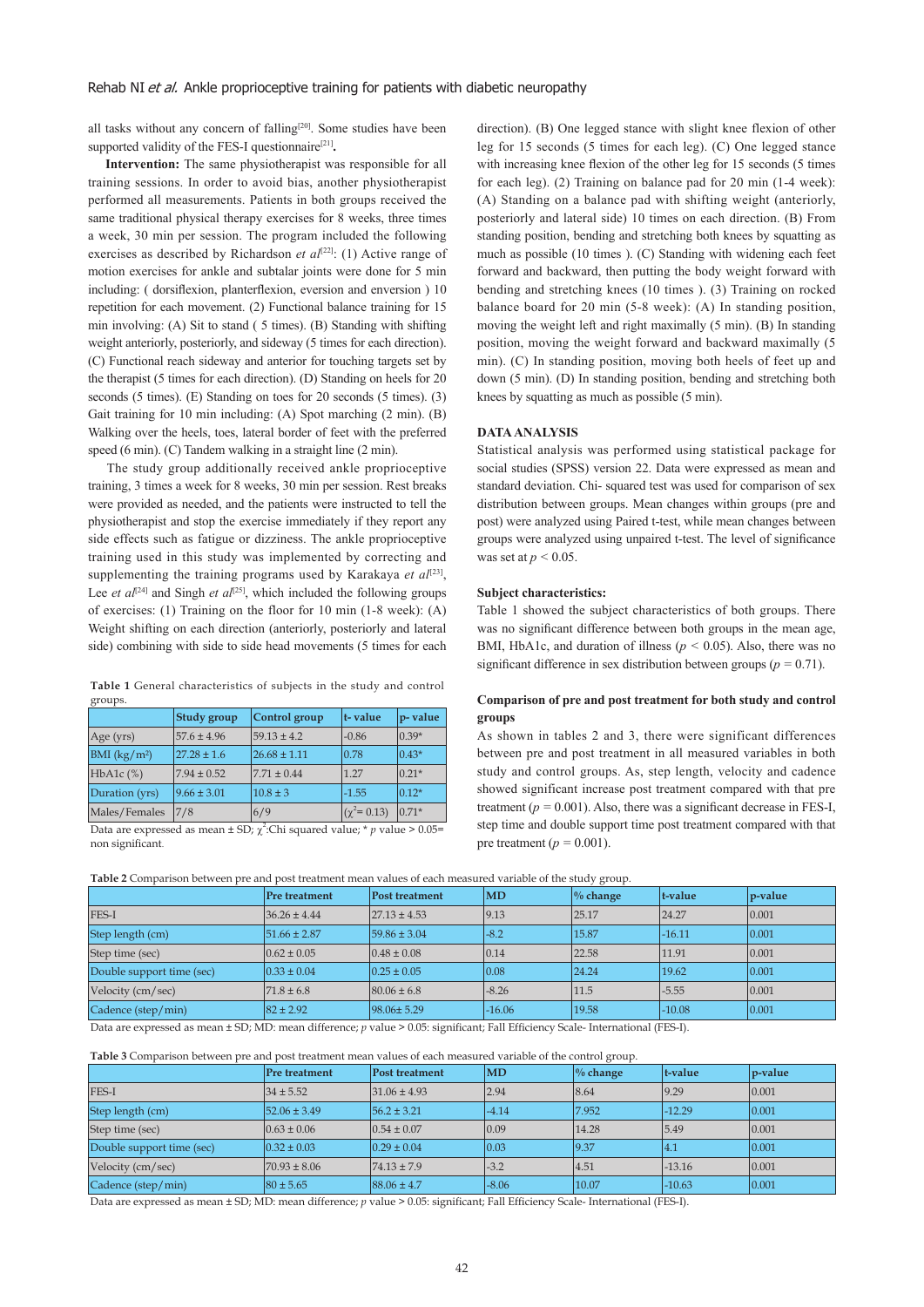### **Comparison of pre and post treatment between study and control groups**

As shown in table 4, there was no significant difference between the study and control groups in all measured variables pre-treatment (*p >* 0.05). While, post treatment there was a significant increase in step length, velocity and cadence of the study group compared with that of control group ( $p > 0.01$ ). Also, there was a significant decrease in FES-I, step time and double support time of the study group compared with that of control group ( $p = 0.001$ ).

### **DISCUSSION**

Patients with DPN often exhibit greater impairments in posture and gait and are typically at increased risk of falling<sup>[26]</sup>. These impairments in balance and gait result from a range of deficits, including proprioception and muscle strength**[**13,27]**.** So, this study was conducted to determine the effect of ankle proprioceptive training on gait and risk of fall in patients with diabetic neuropathy.

 The results of the current study showed that, the study group who received ankle proprioceptive training in addition to traditional physical therapy exercises has a significant improvement in spatiotemporal parameters (walking velocity, step length of dominant limb, step time, cadence, and double support time) and a significant reduction in the risk of falling than the control group who received traditional physical therapy exercises only. This results comes in agreement with the findings of Martínez-Amat et al<sup>[28]</sup> who mentioned that, 12 weeks proprioception training program in older adults is effective for improving gait, and decreasing the risk of falling in adults aged 65 years and older.

 The results of the current study regarding the significant improvement of the gait parameters in the study group than the control group, might be explained by several mechanisms. This is because, walking is a highly integrated function that requires the coordinated contribution of multiple physiological subsystems[29]. The first explanation is related to the role of proprioceptive training in improving muscle activity around the ankle joint**[**30], which consider as a key factor influencing gait abnormalities in people with DPN. This explanation was supported by Park *et al*<sup>[16]</sup> who mentioned that ankle proprioceptive control program leads to significant improvements in ankle dorsiflexors strength and gait of patients with stroke.

 The ability to maintain balance in standing position is a fundamental factor of stable independent gait and sensitively affects gait velocity[31,32]. Thus, the second explanation for the significant improvement of spatiotemporal gait parameter in the study group than the control group might be attributed to the role of proprioceptive training in improving balance, which lead to improvement in gait ability<sup>[33]</sup>. This explanation was supported by Han *et al*<sup>[34]</sup> who stated that, ankle proprioception training plays an essential role in balance control. Also, El-wishy and ElSayed<sup>[35]</sup>, concluded that, proprioceptive training was effective in improving functional balance and reducing balance indices in patients with diabetic neuropathy.

 During proprioceptive training, the gradual progression to more unstable balance board could be used as a method to increase the level of difficulty. Training on unstable surfaces help in improving muscle activity around the ankle joint, and reducing the time to contract the calf muscle than stable surfaces<sup>[36]</sup>. So, the third explanation regarding the results of spatio-temporal parameters of gait, could be attributed to use of balance pad and balance board during the proprioceptive training. This explanation supported by Osborne *et al*<sup>[37]</sup> who conducted a study to investigate the effects of ankle disk training on muscle reaction time in subjects with a history of ankle sprain, and the results revealed a statistically significant

| Table 4 Comparison between study and control groups on each |  |  |  |
|-------------------------------------------------------------|--|--|--|
| measured variable before and after treatment.               |  |  |  |

|                                                                       | Study group      | Control group $MD$ |                |                            | $t$ -value $p$ -value |  |  |
|-----------------------------------------------------------------------|------------------|--------------------|----------------|----------------------------|-----------------------|--|--|
| Pre treatment                                                         |                  |                    |                |                            |                       |  |  |
| FES-1                                                                 | $36.26 \pm 4.44$ | $34 \pm 5.52$      | 2.26           | 1.23                       | $0.22*$               |  |  |
| Step length (cm)                                                      | $51.66 \pm 2.87$ | $52.06 \pm 3.49$   | $-0.4$         | $-0.34$                    | $0.73*$               |  |  |
| Step time (sec)                                                       | $0.62 \pm 0.05$  | $0.63 \pm 0.06$    | $-0.01$        | $-0.06$                    | $0.95*$               |  |  |
| Double support<br>time (sec)                                          | $0.33 \pm 0.04$  | $0.32 \pm 0.03$    | 0.01           | 0.65                       | $0.501*$              |  |  |
| Velocity (cm/sec)                                                     | $71.8 \pm 6.8$   | $70.93 \pm 8.06$   | 0.87           | 0.31                       | $0.75*$               |  |  |
| Cadence (step/min) $ 82 \pm 2.92$                                     |                  | $80 \pm 5.65$      | $\overline{2}$ | 1.21                       | $0.23*$               |  |  |
| <b>Post treatment</b>                                                 |                  |                    |                |                            |                       |  |  |
| FES-1                                                                 | $27.13 \pm 4.53$ | $31.06 \pm 4.93$   | $-3.93$        | $-2.27$                    | $0.03**$              |  |  |
| Step length (cm)                                                      | $59.86 \pm 3.04$ | $56.2 \pm 3.21$    | 3.66           | 3.2                        | $0.003**$             |  |  |
| Step time (sec)                                                       | $0.48 \pm 0.08$  | $0.54 \pm 0.07$    | $-0.06$        | $-2.32$                    | $0.02**$              |  |  |
| Double support<br>time (sec)                                          | $0.25 \pm 0.05$  | $0.29 \pm 0.04$    | $-0.04$        | $-2.16$                    | $0.03**$              |  |  |
| Velocity (cm/sec)                                                     | $80.06 \pm 6.8$  | $74.13 \pm 7.9$    | 5.93           | 2.2                        | $0.03**$              |  |  |
| Cadence (step/min) $ 98.06 \pm 5.29$<br>$P_{1}$ $(1)$ $(2P_{1}M_{2})$ |                  | $88.06 \pm 4.7$    | 10             | 5.47<br>$1.77$ $4$ $1$ $2$ | $0.001**$             |  |  |

Data are expressed as mean ± SD; MD: mean difference; \* *p* value > 0.05= non significant; \*\* *p* value < 0.05: significant; Fall Efficiency Scale-International (FES-I).

decrease in the onset latency of anterior tibialis muscle after ankle disk training. Also, Clark and Burden<sup>[38]</sup> reported that, after 4-week wobble board training, there was a significant decrease in muscle onset latency and a significant improvement in perceived stability in individuals with a functionally unstable ankle.

 In addition, training on a soft, unstable surface in the proprioceptive group is more likely to increase the plantar cutaneous sensation and joint position sensation, which are considered as an important factors in standing balance and ambulation<sup>[39,40]</sup>. This explanation was confirmed by Shumway-Cook and Wool lacott<sup>[41]</sup>, who reported that, unstable surfaces were effective for improving foot proprioception. Also, McIlroy *et al*<sup>[40]</sup> reported that increased postural sway on an unstable surface resulted in increasing the postural reflex activity which characterized by increased afferent input from the cutaneous receptors in the soles of the feet.

 Regarding the risk of fall, although both groups produced statistically significant reduction in the risk of fall at post-exercise compared with pre-exercise, statistically significant reduction was detected in the ankle proprioceptive group compared with the traditional exercises group. These findings might be attributed to the reported significant improvement of walking in the study group than the control group. This explanation was supported by Allet *et al*[8] who mentioned that, difficulties in walking in patients with diabetic neuropathy results in higher risk of falling and injuries. Also, Cavanagh *et al*<sup>[42]</sup> suggested that, fall in patients with DPN most commonly occur during gait.

 Repeated falls lead to increase the person's fear of falling even more, which is accompanied by a loss of confidence or selfefficacy in one's ability to perform routine activities associated with daily life<sup>[43]</sup>. Several researchers stated that, promoting physical functioning lead to increased confidence and a reduced fear of falling<sup>[44,45]</sup>. In the current study, most of the patients in the study group reported a reduced fear of falling as the training program progressed, and patients stated that, they moved with greater ease and more confidence after their participation in the intervention program. Therefore, it was the psychological effects that led to the significant reduction in risk of fall in the study group than the control group.

 It is necessary to note the limitations of this study. First, the sample size was small, which potentially limits the generalizability of these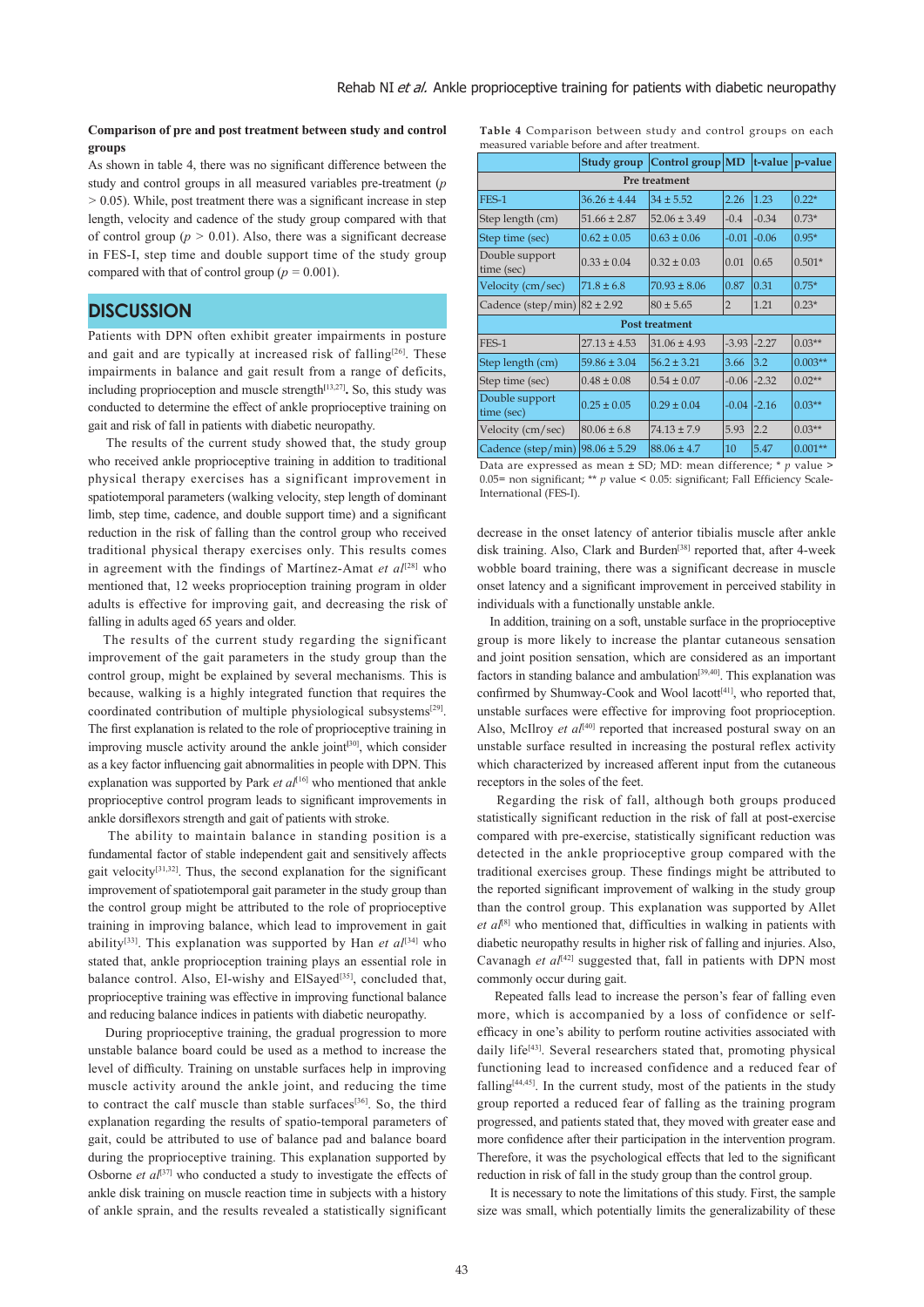findings. In addition, the study considered only the immediate effects of ankle proprioceptive training on gait and risk of fall in patient with diabetic neuropathy, and did not reflect the long term effects. Furthermore, it was not be possible to blind the physiotherapist due to the nature of the interventions which need the direct communication between the physiotherapist and the patients.

# **CONCLUSION**

The results of the present study showed that, the addition of ankle proprioceptive training to traditional physical therapy exercises could provide more improvement of gait ability and decreasing risk of falling in patient with diabetic neuropathy.

# **ACKNOWLEDGMENTS**

The authors would like to thank all participants for their collaboration in this study.

# **REFERENCES**

- 1. Sartor CD, Watari R, Pássaro AC, Picon AP, Hasue RH. Sacco IC. Effects of a combined strengthening, stretching and functional training program versus usual-care on gait biomechanics and foot function for diabetic neuropathy: A randomized controlled trial. *BMC Musculoskelet Disord*. 2012; **19**: 13: 36. [PMID: 22429765]; [DOI: 10.1186/1471-2474-13-36]
- 2. Bonnet C, Carello C. Turvey MT. Diabetes and postural stability: review and hypotheses. *J Mot Behav.* 2009; **41(2)**: 172-190. [PMID: 19201687]; [DOI: 10.3200/JMBR.41.2.172-192]
- 3. Allet L, Armand S, de Bie R.A, Pataky Z, Aminian K, Herrmann F.R. de Bruin ED. Gait alterations of diabetic patients while walking on different surfaces. *Gait Posture.* 2009; **29(3)**: 488-493. [PMID: 19138520]; [DOI: 10.1016/j.gaitpost.2008.11.012]
- 4. Vileikyte L, Leventhal H, Gonzalez JS, Peyrot M, Rubin RR, Ulbrecht JS, Garrow A, Waterman C,Cavanagh PR, Boulton AJ. Diabetic peripheral neuropathy and depressive symptoms. *Diabetes Care.* 2005; **28(10)**: 2378-2383. [PMID: 16186266]; [DOI: 10.2337/diacare.28.10.2378]
- 5. Paul L, Ellis BM, Leese GP, McFadyen AK, McMurray B. The effect of a cognitive or motor task on gait parameters of diabetic patients, with and without neuropathy. *Diabet Med.* 2009; **26(3)**: 234-239. [PMID: 19317817]; [DOI: 10.1111/j.1464- 5491.2008.02655.x]
- 6. Wuehr M, Schniepp R, Schlick C, Huth S, Pradhan C, Dieterich M, Brandt T. Jahn K. Sensory loss and walking speed related factors for gait alterations in patients with peripheral neuropathy. *Gait & Posture.* 2014; **39(3)**: 852- 858. [PMID: 24342450]; [DOI: 10.1016/j.gaitpost.2013.11.013]
- 7. Goldberg A, Russell JW. Alexander NB. Standing balance and trunk position sense in impaired glucose tolerance (IGT)-Related Peripheral Neuropathy. *J Neurol Sci.* 2008; **270**: 165-171. [PMID: 18439624]; [DOI: 10.1016/j.jns.2008.03.002]
- 8. Allet L, Armand S, Golay A, Monnin D, de Bie RA. de Bruin ED. Gait characteristics of diabetic patients: a systematic review. *Diabetes Metab Res Rev*. 2008; **24(3)**: 173-191. [PMID: 18232063]; [DOI: 10.1002/dmrr.809]
- Isakov E Mizrahi J. Is balance impaired by recurrent sprained ankle? *Br Sports Med.* 1997; **31(1)**: 65-67. [PMID: 9132216]; [DOI: 10.1136/bjsm.31.1.65]
- 10. Simoneau GG, Derr JA, Ulbrecht JS, Becker MB. Cavanagh PR. Diabetic sensory neuropathy effect on ankle joint movement perception. *Arch Phys Med Rehabil.* 1996; **77(5)**: 453-460. [PMID: 8629921]; [DOI: 10.1016/S0003-9993(96)90033-7]
- 11. Guney H, Kaya D, Citaker S, Kafa N, Yosmaoglu B, Yetkin I, Yuksel I, Doral MN. Is there any loss of ankle proprioception in

diabetic patients without neuropathy? *Isokinetics and Exercise Science*. 2013; **21(4)**: 317-323. [DOI: 10.3233/IES-130503]

- 12. Hsu WC, Lu TW. Liu MW. Lower limb joint position sense in patients with type II Diabetes Mellitus. *Biomedical Engineering: Applications, Basis and Communications*. 2009; **21(4)**: 271-278. [DOI: 10.4015/S1016237209001362]
- 13. Menz HB, Lord SR, St George R, Fitzpatrich RC. Walking stability and sensorimotor function in older people with diabetic peripheral neuropathy. *Arch Phys Med Reha*b. 2004; **85(2)**: 245- 252. [PMID: 14966709]; [DOI: 10.1016/j.apmr.2003.06.015]
- 14. Kars HJ, Hijmans JM, Geertzen JH, Zijlstra W. The Effect of reduced somatosensation on standing balance: A systematic review. *J Diabetes Sci Technol*. 2009; **3(4)**: 931-943. [PMID: 20144343]; [DOI: 10.1177/193229680900300441]
- 15. Shumway-Cook A, Brauer S, Woollacott M. Predicting the probability for falls in community-dwelling older adults using the Timed up & Go Test. *Phys Ther.* 2000; **80(9)**: 896-903. [PMID: 10960937]; [DOI: 10.1093/ptj/80.9.896]
- 16. Park YH, Kim YM, Lee BH. An ankle proprioceptive control program improves balance, gait ability of chronic stroke patients. *J Phys Ther Sci.* 2013. **25(10)**: 1321-1324. [PMID: 24259785]; [DOI: 10.1589/jpts.25.1321]
- 17. EL-Refay BH, ALI OI. Efficacy of Exercise Rehabilitation Program in Improving Gait of Diabetic Neuropathy Patients. *The Medical journal of Cairo University*. 2014; **82(2)**: 225-232.
- 18. American Diabetes Association. Diagnosis and classification of diabetes mellitus. *Diabetes care.* 2010; **33(Suppl 1)**: S62-69. [PMID: 20042775]; [DOI: 10.2337/dc10-S062]
- 19. Gharib NM, AbdEl Maksoud G, Rezk-Allah SS. Efficacy of gait trainer as an adjunct to traditional physical therapy on walking performance in hemiparetic patients: a randomized controlled trial. *Clin Rehab*. 2011; **25**: 924-934. [PMID: 21427153]; [DOI: 10.1177/0269215511400768]
- 20. Yardley L, Beyer N, Hauer K, Kempen G, Piot-Ziegler C, Todd C. Development and initial validation of the Falls Efficacy Scale-International (FES-I). *Age Ageing*. 2005; **34(6)**: 614-619. [PMID: 16267188]; [DOI: 10.1093/ageing/afi196]
- 21. Hauer K, Yardley L, Beyer N, Kempen G, Dias N, Campbell M, Becker C. Todd C. Validation of the Falls Efficacy Scale and Falls Efficacy Scale International in geriatric patients with and without cognitive impairment: results of self-report and interviewbased questionnaires. *Gerontology*. 2010; **56(2)**: 190-199. [PMID: 19729878]; [DOI: 10.1159/000236027]
- 22. Richardson JK, Sandman D, Vela S. A focused exercise regimen improves clinical measures of balance in patients with peripheral neuropathy. *Arch Phys Med Rehabil.* 2001; **82(2)**: 205-209. [PMID: 11239311]; [DIO: 10.1053/apmr.2001.19742]
- 23. Karakaya MG, Rutbİl H, Akpinar E, Yildirim A, Karakaya IC. Effect of ankle proprioceptive training on static body balance. *J Phys Ther Sci.* 2015; **27(10)**: 3299-3302. [PMID: 26644697]; [DOI: 10.1589/jpts.27.3299]
- 24. Lee H, Kim H, Ahn M. You Y. Effects of proprioception training with exercise imagery on balance ability of stroke patients. *J Phys Ther Sci.* 2015; **27(1)**: 1-4. [PMID: 25642023]; [DOI: 10.1589/ jpts.27.1]
- 25. Singh S, Handa A, Khanna T. Comparison of individual and combined effects of ankle strengthening and proprioception training on balance performance in elderly women. *IOSR Journal of Nursing and Health Science.* 2016; **5(1)**: 56-62. [DOI: 10.9790/1959- 05125662]
- 26. Maurer MS, Burcham J, Cheng H. Diabetes mellitus is associated with an increased risk of falls in elderly residents of a long-term care facility. *J Gerontol A Biol Sci Med Sci*. 2005; **60(9)**: 1157- 1162. [PMID: 16183956]; [DOI: 10.1093/Gerona/60.9.1157]
- 27. Fortaleza AC, Chagas EF, Ferreira DM, Mantovani AM, Chagas EF, Barela JA. Fregonesi C.E. Gait stability in diabetic peripheral neuropathy. *Rev. Bras. Cineantropom. Desempenho.* 2014; **16(4)**: